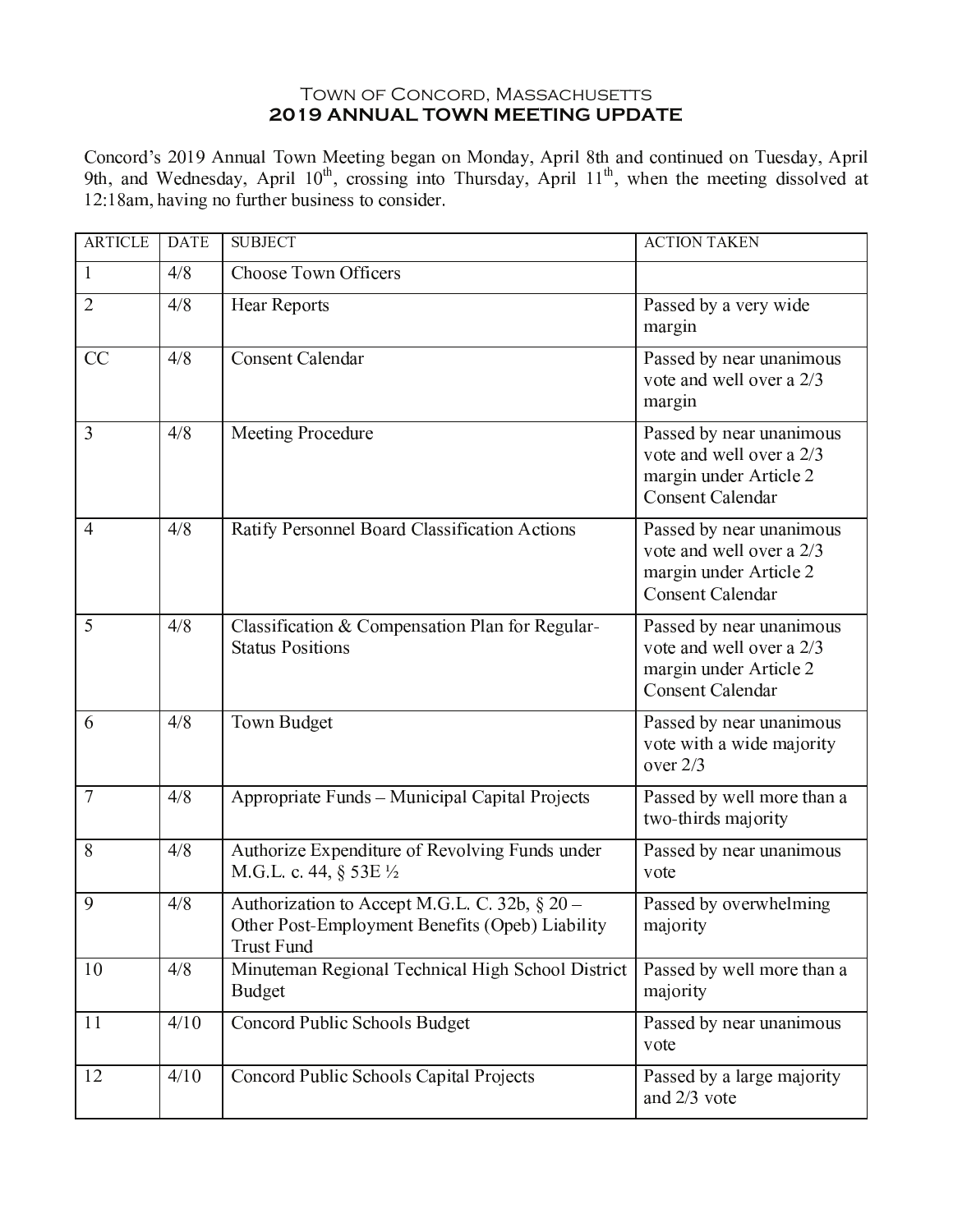| <b>ARTICLE</b> | <b>DATE</b> | <b>SUBJECT</b>                                                                                                                                                                                                                                                                                                                                                                                                                                                                                                                                                                                                                                                                                                                                                                                 | <b>ACTION TAKEN</b>                                                                                       |
|----------------|-------------|------------------------------------------------------------------------------------------------------------------------------------------------------------------------------------------------------------------------------------------------------------------------------------------------------------------------------------------------------------------------------------------------------------------------------------------------------------------------------------------------------------------------------------------------------------------------------------------------------------------------------------------------------------------------------------------------------------------------------------------------------------------------------------------------|-----------------------------------------------------------------------------------------------------------|
| 13             | 4/10        | Authorization To Accept M.G.L. C. 71, § 71e -<br><b>School Property Fund</b>                                                                                                                                                                                                                                                                                                                                                                                                                                                                                                                                                                                                                                                                                                                   | Passed by well more than a<br>majority vote                                                               |
| 14             | 4/8         | Concord Middle School Feasibility Study<br>Amended by adding at the end: "and further, that<br>the feasibility and resulting design specification<br>should be consistent with Concord's sustainability<br>principles and with Concord's goals for reducing<br>greenhouse gas emissions, requiring both an all-<br>electric design and Zero Net Energy-ready building<br>and site capabilities; and while the Town urges the<br>School Building Committee to conduct its feasibility<br>study with all-electric/ZNE-ready as the preferred<br>design, other alternatives may be considered; and<br>further that the third-party hired to perform this<br>feasibility study and school design should have<br>demonstrated competencies and experience in all-<br>electric/ZNE building design." | Passed by an overwhelming<br>margin and over 2/3<br>majority, as amended                                  |
| 15             | 4/10        | Concord-Carlisle Regional High School Budget                                                                                                                                                                                                                                                                                                                                                                                                                                                                                                                                                                                                                                                                                                                                                   | Passed by near unanimous<br>vote                                                                          |
| 16             | 4/10        | Concord-Carlisle Regional High School Capital<br>Projects                                                                                                                                                                                                                                                                                                                                                                                                                                                                                                                                                                                                                                                                                                                                      | Failed by counted vote with<br>139 in favor to 151 opposed                                                |
| 17             | 4/8         | Use Of Free Cash - Consent Calendar                                                                                                                                                                                                                                                                                                                                                                                                                                                                                                                                                                                                                                                                                                                                                            | Passed by near unanimous<br>vote and well over a 2/3<br>margin under Article 2<br><b>Consent Calendar</b> |
| 18             | 4/10        | General Bylaw Amendment - Sustainable Growth<br>Rate                                                                                                                                                                                                                                                                                                                                                                                                                                                                                                                                                                                                                                                                                                                                           | No action declared                                                                                        |
| 19             | 4/10        | General Bylaw Amendment - Town Meeting Notice                                                                                                                                                                                                                                                                                                                                                                                                                                                                                                                                                                                                                                                                                                                                                  | Passed by substantial<br>majority                                                                         |
| 20             | 4/10        | General Bylaw Amendment - Records Management                                                                                                                                                                                                                                                                                                                                                                                                                                                                                                                                                                                                                                                                                                                                                   | Passed by near unanimous<br>vote                                                                          |
| 21             | 4/8         | Authorization to Accept M.G.L. C. 54, § 16a –<br><b>Election Vacancy</b>                                                                                                                                                                                                                                                                                                                                                                                                                                                                                                                                                                                                                                                                                                                       | Passed by near unanimous<br>vote and well over a 2/3<br>margin under Article 2<br><b>Consent Calendar</b> |
| 22             | 4/10        | <b>Community Preservation Committee Appropriation</b><br>Recommendations                                                                                                                                                                                                                                                                                                                                                                                                                                                                                                                                                                                                                                                                                                                       | Passed by near unanimous<br>vote                                                                          |
| 23             | 4/9         | Appropriate Funds for Affordable Housing<br>Development                                                                                                                                                                                                                                                                                                                                                                                                                                                                                                                                                                                                                                                                                                                                        | Passed by a wide majority                                                                                 |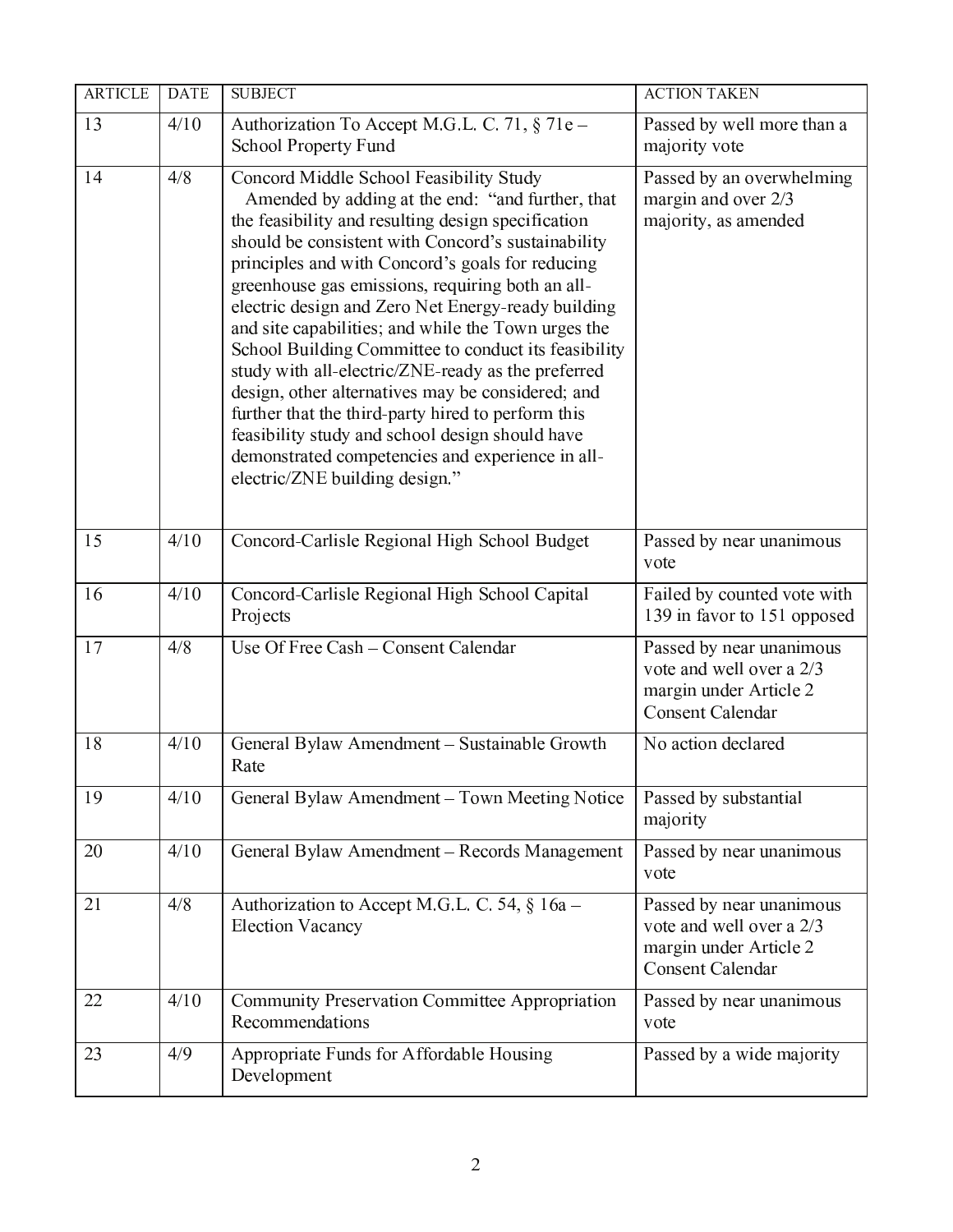| <b>ARTICLE</b> | <b>DATE</b> | <b>SUBJECT</b>                                                                                               | <b>ACTION TAKEN</b>                                                                                       |
|----------------|-------------|--------------------------------------------------------------------------------------------------------------|-----------------------------------------------------------------------------------------------------------|
| 24             | 4/9         | Authorization to Accept M.G.L. C. 44, § 55c -<br>Municipal Affordable Housing Trust Fund                     | Passed by majority vote                                                                                   |
| 25             | 4/9         | Authorize Special Legislation - Real Estate<br>Transfer Tax for Affordable Housing                           | Passed by majority vote                                                                                   |
| 26             | 4/10        | Authorize Special Legislation - Building Permit Fee<br>Surcharge for Affordable Housing                      | Passed by well more than a<br>majority vote                                                               |
| 27             | 4/10        | Authorize Transfer of a Portion of The Property at<br>37b Commonwealth Avenue for Affordable Housing         | Passed by well more than a<br>2/3 majority vote                                                           |
| 28             | 4/10        | By Petition Adopt a Moratorium of Synthetic Turf<br>on Town Property                                         | Passed by near unanimous<br>vote                                                                          |
| 29             | 4/10        | Zoning Bylaw Amendment - Formula Business                                                                    | Passed by 2/3 majority vote                                                                               |
| 30             | 4/10        | Zoning Bylaw Amendment - Personal Wireless<br>Communications Facility Overlay District Map                   | Passed by 2/3 majority vote                                                                               |
| 31             | 4/8         | Zoning Bylaw Amendment - Handicapped Parking                                                                 | Passed by near unanimous<br>vote and well over a 2/3<br>margin under Article 2<br><b>Consent Calendar</b> |
| 32             | 4/8         | Zoning Bylaw Amendment - Groundwater<br><b>Conservancy District</b>                                          | Passed by near unanimous<br>vote and well over a 2/3<br>margin under Article 2<br><b>Consent Calendar</b> |
| 33             | 4/8         | Zoning Bylaw Amendment - Marijuana<br><b>Establishment Temporary Moratorium</b>                              | Passed by near unanimous<br>vote and well over a 2/3<br>margin under Article 2<br><b>Consent Calendar</b> |
| 34             | 4/8         | Zoning Bylaw Amendment - Nonconforming Single<br>and Two Family Residential Structures - Consent<br>Calendar | Passed by near unanimous<br>vote and well over a 2/3<br>margin under Article 2<br><b>Consent Calendar</b> |
| 35             | 4/10        | Zoning Bylaw Amendment - Fairs, Bazaars,<br>Antique Shows, Suppers And Dances                                | Passed by near unanimous<br>vote and well over a 2/3<br>margin                                            |
| 36             | 4/8         | Zoning Bylaw Amendment - Flood Plain<br>Conservancy District Map                                             | Passed by near unanimous<br>vote and well over a 2/3<br>margin under Article 2<br><b>Consent Calendar</b> |
| 37             | 4/8         | Zoning Bylaw Amendment - Large Ground-<br>Mounted Solar Table Of Uses                                        | Passed by near unanimous<br>vote and well over a 2/3<br>margin under Article 2<br><b>Consent Calendar</b> |